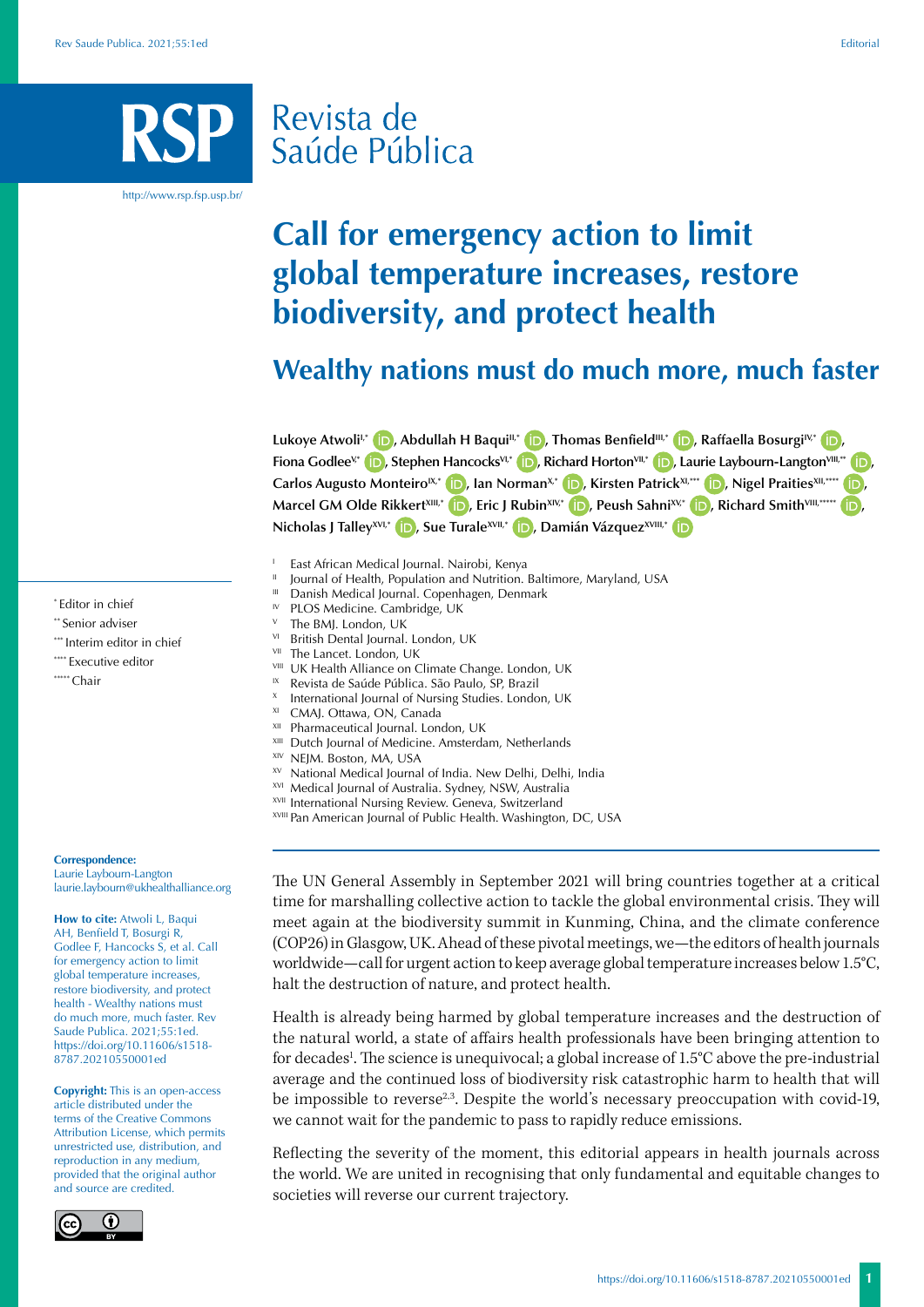The risks to health of increases above 1.5°C are now well established<sup>2</sup>. Indeed, no temperature rise is "safe." In the past 20 years, heat related mortality among people aged over 65 has increased by more than 50%<sup>4</sup>. Higher temperatures have brought increased dehydration and renal function loss, dermatological malignancies, tropical infections, adverse mental health outcomes, pregnancy complications, allergies, and cardiovascular and pulmonary morbidity and mortality<sup>5,6</sup>. Harms disproportionately affect the most vulnerable, including among children, older populations, ethnic minorities, poorer communities, and those with underlying health problems $2,4$ .

Global heating is also contributing to the decline in global yield potential for major crops, falling by 1.8-5.6% since 1981; this, together with the effects of extreme weather and soil depletion, is hampering efforts to reduce undernutrition<sup>4</sup>. Thriving ecosystems are essential to human health, and the widespread destruction of nature, including habitats and species, is eroding water and food security and increasing the chance of pandemics<sup>3,7,8</sup>.

The consequences of the environmental crisis fall disproportionately on those countries and communities that have contributed least to the problem and are least able to mitigate the harms. Yet no country, no matter how wealthy, can shield itself from these impacts. Allowing the consequences to fall disproportionately on the most vulnerable will breed more conflict, food insecurity, forced displacement, and zoonotic disease—with severe implications for all countries and communities. As with the covid-19 pandemic, we are globally as strong as our weakest member.

Rises above 1.5°C increase the chance of reaching tipping points in natural systems that could lock the world into an acutely unstable state. This would critically impair our ability to mitigate harms and to prevent catastrophic, runaway environmental change<sup>9,10</sup>.

### **Global Targets Are Not Enough**

Encouragingly, many governments, financial institutions, and businesses are setting targets to reach net-zero emissions, including targets for 2030. The cost of renewable energy is dropping rapidly. Many countries are aiming to protect at least 30% of the world's land and oceans by 2030<sup>11</sup>.

These promises are not enough. Targets are easy to set and hard to achieve. They are yet to be matched with credible short and longer term plans to accelerate cleaner technologies and transform societies. Emissions reduction plans do not adequately incorporate health considerations<sup>12</sup>. Concern is growing that temperature rises above  $1.5^{\circ}$ C are beginning to be seen as inevitable, or even acceptable, to powerful members of the global community<sup>13</sup>. Relatedly, current strategies for reducing emissions to net zero by the middle of the century implausibly assume that the world will acquire great capabilities to remove greenhouse gases from the atmosphere<sup>14,15</sup>.

This insufficient action means that temperature increases are likely to be well in excess of  $2^{\circ}C^{16}$ , a catastrophic outcome for health and environmental stability. Critically, the destruction of nature does not have parity of esteem with the climate element of the crisis, and every single global target to restore biodiversity loss by 2020 was missed<sup>17</sup>. This is an overall environmental crisis<sup>18</sup>.

Health professionals are united with environmental scientists, businesses, and many others in rejecting that this outcome is inevitable. More can and must be done now—in Glasgow and Kunming—and in the immediate years that follow. We join health professionals worldwide who have already supported calls for rapid action<sup>1,19</sup>.

Equity must be at the centre of the global response. Contributing a fair share to the global effort means that reduction commitments must account for the cumulative, historical contribution each country has made to emissions, as well as its current emissions and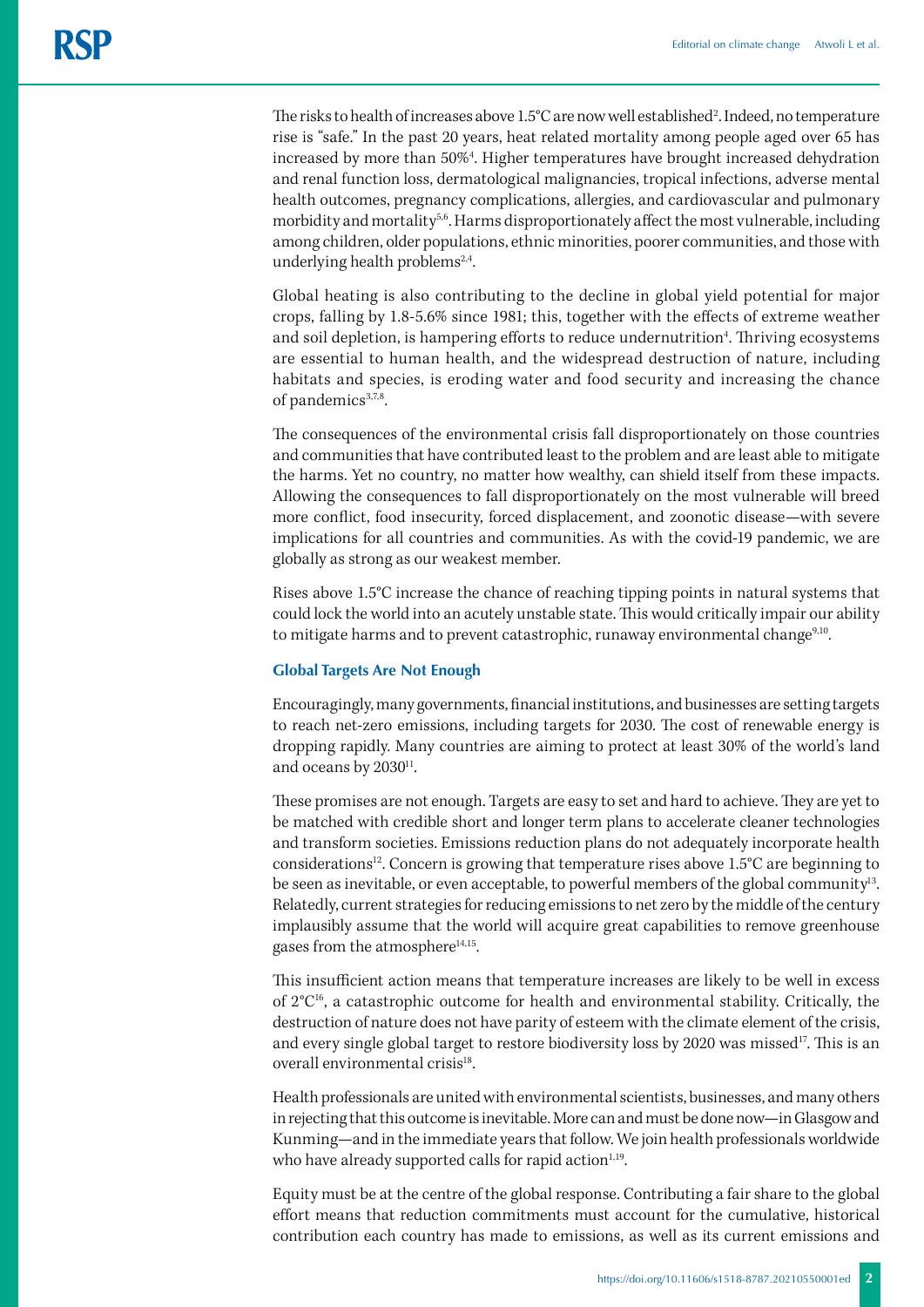capacity to respond. Wealthier countries will have to cut emissions more quickly, making reductions by 2030 beyond those currently proposed $^{20,21}$  and reaching net-zero emissions before 2050. Similar targets and emergency action are needed for biodiversity loss and the wider destruction of the natural world.

To achieve these targets, governments must make fundamental changes to how our societies and economies are organised and how we live. The current strategy of encouraging markets to swap dirty for cleaner technologies is not enough. Governments must intervene to support the redesign of transport systems, cities, production and distribution of food, markets for financial investments, health systems, and much more. Global coordination is needed to ensure that the rush for cleaner technologies does not come at the cost of more environmental destruction and human exploitation.

Many governments met the threat of the covid-19 pandemic with unprecedented funding. The environmental crisis demands a similar emergency response. Huge investment will be needed, beyond what is being considered or delivered anywhere in the world. But such investments will produce huge positive health and economic outcomes. These include high quality jobs, reduced air pollution, increased physical activity, and improved housing and diet. Better air quality alone would realise health benefits that easily offset the global costs of emissions reductions $22$ .

These measures will also improve the social and economic determinants of health, the poor state of which may have made populations more vulnerable to the covid-19 pandemic<sup>23</sup>. But the changes cannot be achieved through a return to damaging austerity policies or the continuation of the large inequalities of wealth and power within and between countries.

## **Cooperation Hinges on Wealthy Nations Doing More**

In particular, countries that have disproportionately created the environmental crisis must do more to support low and middle income countries to build cleaner, healthier, and more resilient societies. High income countries must meet and go beyond their outstanding commitment to provide \$100bn a year, making up for any shortfall in 2020 and increasing contributions to and beyond 2025. Funding must be equally split between mitigation and adaptation, including improving the resilience of health systems.

Financing should be through grants rather than loans, building local capabilities and truly empowering communities, and should come alongside forgiving large debts, which constrain the agency of so many low income countries. Additional funding must be marshalled to compensate for inevitable loss and damage caused by the consequences of the environmental crisis.

As health professionals, we must do all we can to aid the transition to a sustainable, fairer, resilient, and healthier world. Alongside acting to reduce the harm from the environmental crisis, we should proactively contribute to global prevention of further damage and action on the root causes of the crisis. We must hold global leaders to account and continue to educate others about the health risks of the crisis. We must join in the work to achieve environmentally sustainable health systems before 2040, recognising that this will mean changing clinical practice. Health institutions have already divested more than \$42bn of assets from fossil fuels; others should join them<sup>4</sup>. .

The greatest threat to global public health is the continued failure of world leaders to keep the global temperature rise below 1.5°C and to restore nature. Urgent, society-wide changes must be made and will lead to a fairer and healthier world. We, as editors of health journals, call for governments and other leaders to act, marking 2021 as the year that the world finally changes course.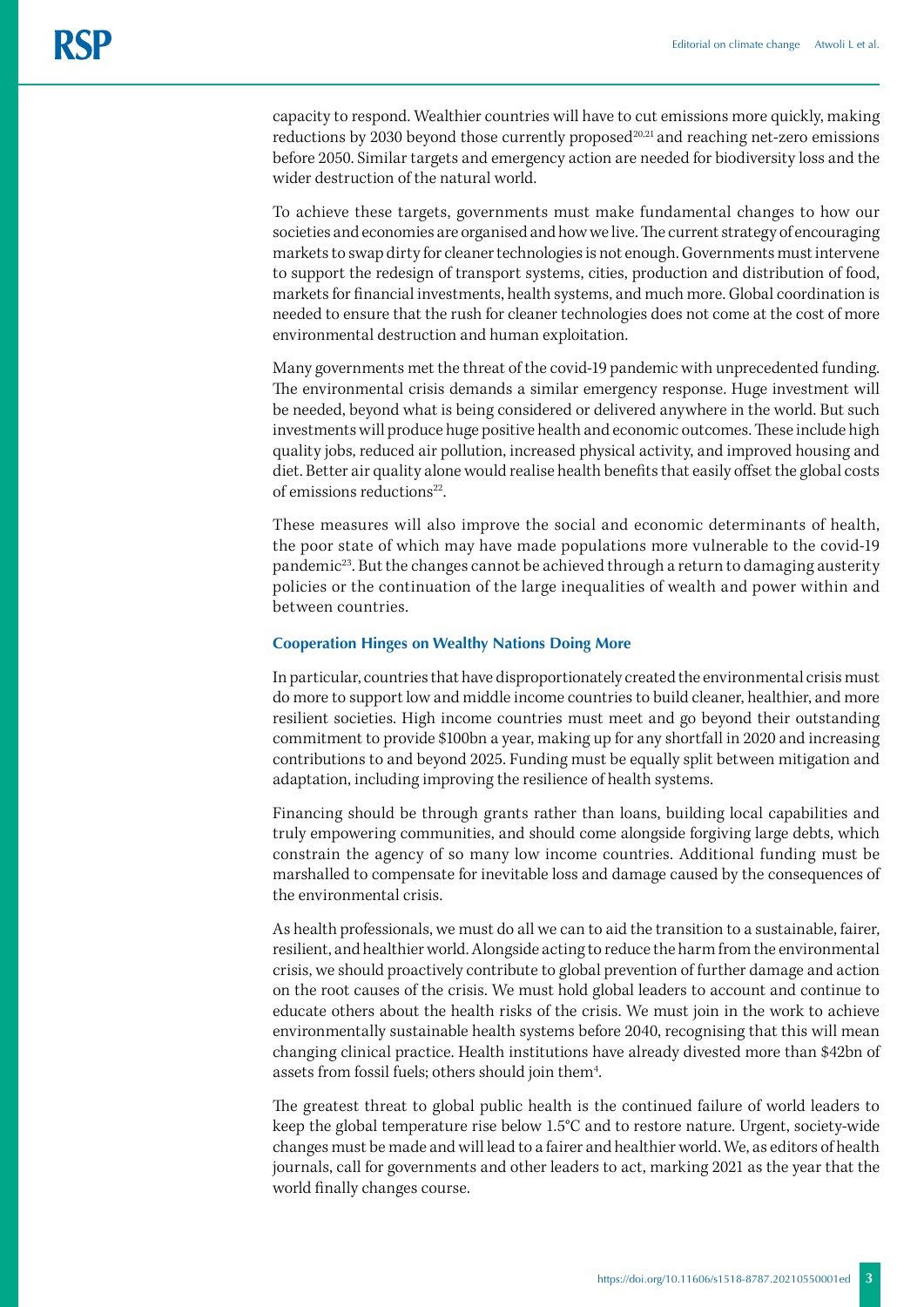### **REFERENCES:**

- 1. The #HealhyRecovery letter. s. L: Global Climate and Health Alliance, Every Breath Matters, World Health Organization; 2020 [cited 2021 Jul 29]. Available from: <https://healthyrecovery.net>
- 2. Intergovernmental Panel on Climate Change. Global warming of 1.5°C: special report. New York: IPCC; 2018 [cited 2021 Jul 29]. Summary for policymakers. Available from: https://www.ipcc.ch/sr15/
- 3. Intergovernmental Science-Policy Platform on Biodiversity and Ecosystem Services. Summary for policymakers: the global assessment report on biodiversity and ecosystem services: summary for policymakers. Bonn (DE): IPBES; c2019 [cited 2021 Jul 29]. Available from: https://ipbes.net/sites/default/files/2020-02/ipbes\_global\_assessment\_report\_summary\_for\_ policymakers\_en.pdf
- 4. Watts N, Amann M, Arnell N, Ayeb-Karlsson S, Beagley J, Belesova K, et al. The 2020 report of the Lancet Countdown on health and climate change: responding to converging crises. Lancet. 2021;397(10269):129-70. https://doi.org/10.1016/S0140-6736(20)32290-X
- 5. Rocque RJ, Beaudoin C, Ndjaboue R, Cameron L, Poirier-Bergeron L, Poulin-Rheault RA, et al. Health effects of climate change: an overview of systematic reviews. BMJ Open. 2021;11(6):e046333. https://doi.org/10.1136/bmjopen-2020-046333
- 6. Haines A, Ebi K. The imperative for climate action to protect health. N Engl J Med. 2019;380(3):263-73. https://doi.org/10.1056/NEJMra1807873
- 7. United Nations Environment Programme; International Livestock Research Institute. Preventing the next pandemic: zoonotic diseases and how to break the chain of transmission. Nairobi (KE): UNEP; 2020 [cited 2021 Jul 29]. Available from: [https://72d37324-5089-459c-8f70-](https://72d37324-5089-459c-8f70-271d19427cf2.filesusr.com/ugd/056cf4_b5b2fc067f094dd3b2250cda15c47acd.pdf) [271d19427cf2.filesusr.com/ugd/056cf4\\_b5b2fc067f094dd3b2250cda15c47acd.pdf](https://72d37324-5089-459c-8f70-271d19427cf2.filesusr.com/ugd/056cf4_b5b2fc067f094dd3b2250cda15c47acd.pdf)
- 8. Intergovernmental Panel on Climate Change. Climate change and land: an IPCC special report on climate change, desertification, land degradation, sustainable land management, food security, and greenhouse gas fluxes in terrestrial ecosystems. New York: IPCC; 2019 [cited 2021 Jul 29]. Available from: Summary for policymakers. Available from: https://www.ipcc.ch/srccl/ chapter/summary-for-policymakers/
- 9. Lenton TM, Rockström J, Gaffney O, et al. Climate tipping points too risky to bet against. Nature. 2019;575(7784):592-5. https://doi.org/10.1038/d41586-019-03595-0
- 10. Wunderling N, Donges JF, Kurths J, Winkelmann R. Interacting tipping elements increase risk of climate domino effects under global warming. Earth Syst Dynam. 2021;12(2):601-19. https://doi.org/10.5194/esd-12-601-2021
- 11. High Ambition Coalition for Nature and People. [cited 2021 Jul 29]. Available from: <https://www.hacfornatureandpeople.org>
- 12. The Global Climate and Health Alliance. Are national climate commitments enough to protect our health? Durban (SA); c2018 [cited 2021 Jul 29]. Available from: https://climateandhealthalliance.org/initiatives/healthy-ndcs/ndc-scorecards/
- 13. Climate strikers: open letter to EU leaders on why their new climate law is 'surrender.' Carbon Brief. 3 Mar 2020 [cited 2021 Jul 29]. Available from: https://www.carbonbrief.org/climatestrikers-open-letter-to-eu-leaders-on-why-their-new-climate-law-is-surrender
- 14. Fajardy M, Köberle A, MacDowell N, Fantuzzi A. BECCS deployment: a reality check. London (UK): Imperial College of London, Grantham Institute; 2019 [cited 2021 Jul 29]. (Grantham Institute briefing paper; nº 28). Available from: https://www.imperial.ac.uk/media/imperialcollege/grantham-institute/public/publications/briefing-papers/BECCS-deployment---a-realitycheck.pdf
- 15. Anderson K, Peters G. The trouble with negative emissions. Science. 2016;354(6309):182-3. https://doi.org/10.1126/science.aah4567
- 16. Climate Action Tracker. [cited 2021 Jul 29]. Available from:<https://climateactiontracker.org>
- 17. Convention on Biological Diversity. Global Biodiversity Outlook 5. Montreal (CA): CBD; 2020 [cited 2021 Jul 29]. Available from:<https://www.cbd.int/gbo5>
- 18. Steffen W, Richardson K, Rockström J, Cornell SE, Fetzer I, Bennett EM, et al. Sustainability. planetary boundaries: guiding human development on a changing planet. Science. 2015;347(6223):1259855. https://doi.org/10.1126/science.1259855
- 19. UK Health Alliance. Our calls for action. London (UK); 2020 [cited 2021 Jul 29]. Available from: http://www.ukhealthalliance.org/cop26/